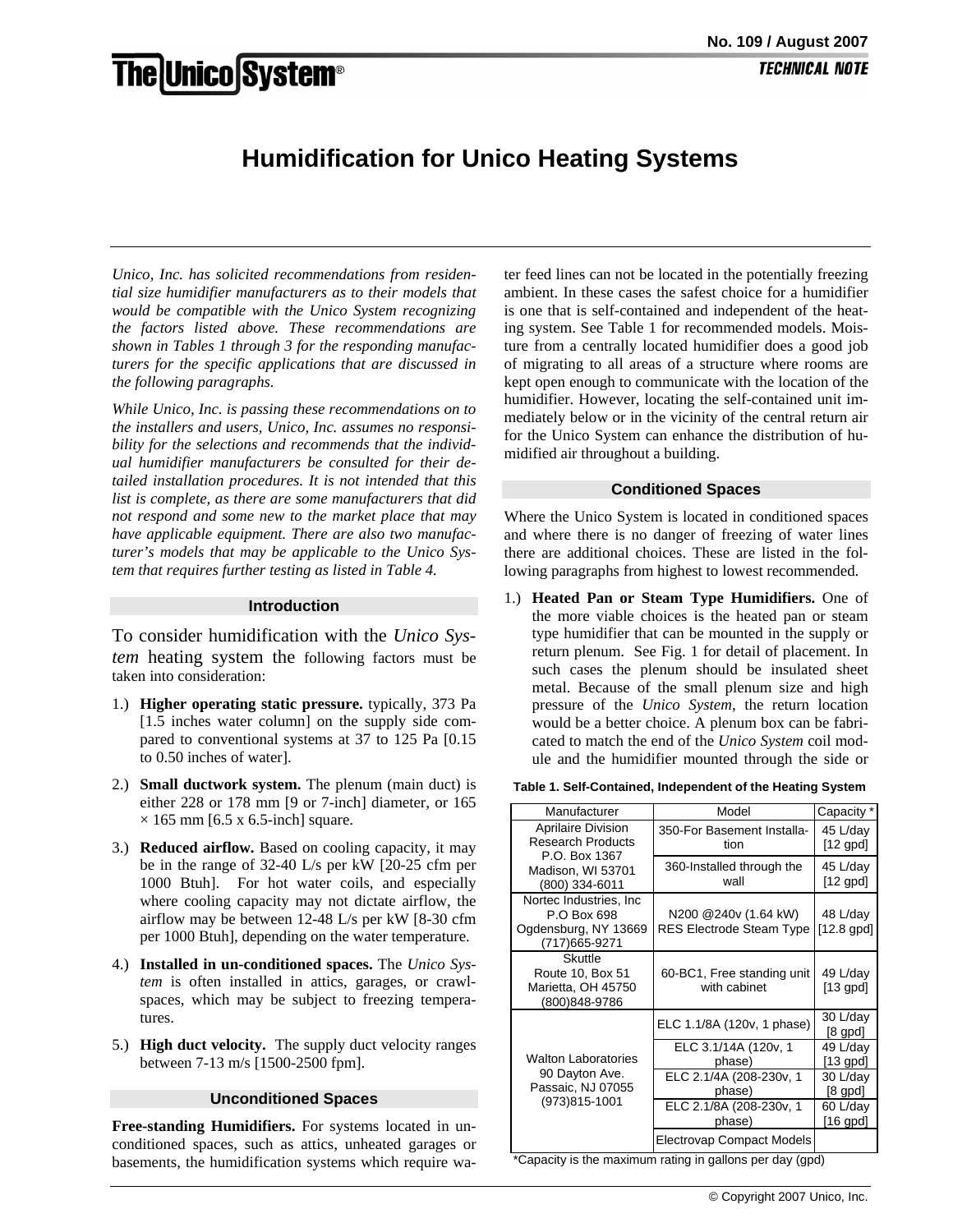on the bottom of this box that should be insulated. When mounting through the side, keep the humidifier as low as possible so obstruction of the airflow is minimized and permit the air to flow across the top of the humidifier-evaporating pan.

|  |  | Table 2. Steam Humidifiers - Duct Mounted |
|--|--|-------------------------------------------|
|--|--|-------------------------------------------|

| Manufacturer                                                       | Model         | Capacity *    |
|--------------------------------------------------------------------|---------------|---------------|
| Honeywell, Inc.                                                    | HE 420        | 49 L/day      |
| 1985 Douglas Drive North                                           |               | $[13$ gpd $]$ |
| Golden Valley, MN 55422                                            | <b>HE 460</b> | 64 L/day      |
| (800)345-6770, ext.7204                                            |               | $[17$ gpd     |
|                                                                    | 60-1          | 49 L/day      |
| Skuttle<br>Route 10, Box 51<br>Marietta, OH 45750<br>(800)848-9786 |               | $[13$ gpd $]$ |
|                                                                    | 60-2          | 64 L/day      |
|                                                                    |               | $[17$ gpd $]$ |
|                                                                    | Use optional  |               |
|                                                                    | flush timer   |               |
|                                                                    | S2000**       | 60 L/day      |
| Autoflo, EWC Controls, Inc.                                        |               | $[16$ gpd $]$ |
| 385 Hwy 33<br>Englishtown, NJ 07726<br>(800)446-3110               | S2020**       | 83 L/day      |
|                                                                    |               | $[22$ gpd]    |
|                                                                    | Have built in |               |
|                                                                    | flush timers  |               |

\*Capacity is the maximum rating in gallons per day (gpd) \*\*These models are not recommended for installation on the *Unico System* return duct and require a minimum of 500 CFM for proper operation.

To minimize mineral build-up be sure to use a humidifier that has a flush timer that replaces the water in the pan periodically. If not built in, it should be available as an optional accessory (e.g. Skuttle). Be sure to follow the manufacturer's instructions for periodic cleaning to remove any mineral build-up. See Table 2 for model listings.

2.) **Power Humidifiers**. Several manufacturers make a humidifier that mounts on the supply plenum and pulls air into the unit past a wetted pad and discharges the moistened air back into the supply air stream at the same location. These humidifiers depend on the heated air to evaporate the moisture so installation on the return where air is about room temperature would significantly degrade performance. While some manufacturers have indicated using hot water will increase the evaporation rate, other manufacturers that indicate their testing shows that

#### **Table 3. Power Humidifiers**

| Manufacturer                                                                                      | Model    | Capacity <sup>*</sup>                         |
|---------------------------------------------------------------------------------------------------|----------|-----------------------------------------------|
| Aprilaire Division<br>P.O Box 1367<br>Madison, WI 53701<br>(800)334-6011                          | 760A**   | 68 L/day @49°C<br>[18 gpd @120°F]<br>Air Temp |
| Honeywell Inc.<br>1985 Douglas Drive North<br>Golden Valley, MN 55422<br>(800)345-6770, ext. 7204 | HE 360** | 68 L/day @49°C<br>[18 qpd @120°F]<br>Air Temp |
| Trion. Inc.<br>101 McNeill Rd<br>Sanford, NC 27331<br>(800) 227-3917                              | $G-100$  | 72 L/day @49°C<br>[19 gpd @120°F]<br>Air Temp |

\*Capacity is the maximum rating in gallons per day (gpd) \*\*These models are not recommended for installation on the *Unico System* supply plenum.

using hot water does very little to boost evaporation rates contest this. Having this information Unico, Inc. is recommending that power humidifiers be installed on the return side only when there is no other viable option because of the likelihood of capacity reduction. No power humidifier manufacturer had any performance data for normal return air temperatures, such as 21°C [70°F] but capacity was estimated at 50% of the rated performance at 49°C [120°F] air temperature.

Since the static pressure in the *Unico System* supply plenum is typically 373 Pa [1.50 I.W.C.] the power humidifier must withstand this static pressure to operate properly. The first two power humidifiers listed in Table 3 are not recommended for installation on the supply plenum of the *Unico System*; the manufac-

**Table 4. Humidifiers Requiring Testing** 

| Manufacturer               | Model                | Capacity *               |
|----------------------------|----------------------|--------------------------|
| <b>Walton Laboratories</b> |                      |                          |
| 90 Dayton Ave.             | <b>WF-HP-226</b>     | 30 L/day                 |
| Passaic, NJ 07055          |                      | $[8$ gpd $]$             |
| (973)815-1001              |                      |                          |
| Nortec Industries          | D200 @240v,          |                          |
| P.O Box 698                | 1.64kW               | 48 L/day                 |
| Ogdensburg, NY 13669       | <b>RES Electrode</b> | $[12.8$ apd]             |
| (717) 665-9271             | Steam Type           |                          |
|                            |                      | $\overline{\phantom{a}}$ |

\*Capacity is the maximum rating in gallons per day (gpd)